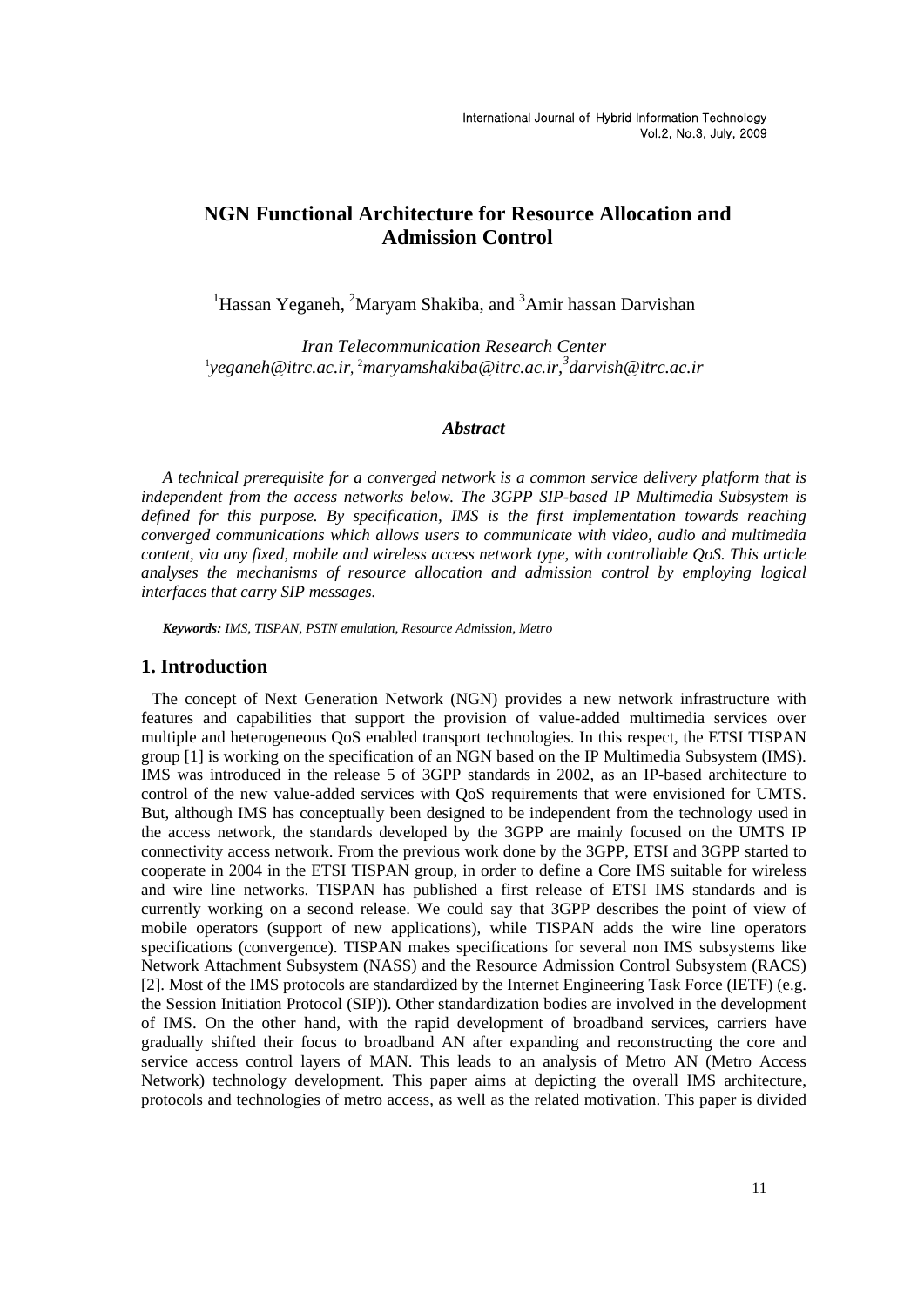into seven sections. Basic principles in IP multimedia subsystem is introduces in section 2. Overview of TISPAN NGN is presented in section 3. In section 4, IMS architecture overview is explained. NASS & RACS architecture is analyzed in section 5 and in section 6 PSTN emulation and service architecture is discussed. In the last section access network technologies is explained.

## **2. Basic principles in IP Multimedia Subsystem**

IMS is a converged driver around IP-centric networks for delivering multimedia services from any access technology. One of the basic principles of IMS is Access independence. IMS will eventually work with any network (fixed, mobile or wireless) with packet switching functions such as GPRS, UMTS, CDMA2000, WLAN, WIMAX, DSL and Cable; The older circuit-switched phone system (POTS, GSM) are supported through gateways. Open interfaces between control and service layers allow elements and call/sessions from different access networks to be mixed. The next-generation solutions represent a more efficient to build networks using a common multi-service layered architecture with the capability to simultaneously support multiple service architectures including Class 5 Switches as well as IMS-based SIP application servers and soft switches. The IMS architecture provides for a number of common functions that are generic in their structure and implementation, and can be reused by virtually all services in the network.

### **2.1. Business and technical motivations**

Stepping back, we can see that the IMS standardization comes at an opportune time to exploit a number of technology developments that are already well under way. These include:

• Ubiquitous IP – An underlying IP packet transport network can accommodate different multimedia streams that require substantially different bandwidths. By contrast, the voice telephony network uses a single uniform 64-kbit/s bandwidth for media streams, making it an impractical solution for these new multimedia services.

• Wireless personal terminals –Wireless phones and a plethora of personal devices (such as PDAs, gaming machines, and Black Berry devices) that have had wireless or WLAN communications added to them have changed the telephony model. A wireless phone is a personal phone – people can use it and are reachable wherever they can get coverage. The PSTN, on the other hand, is not designed to exploit the opportunities for personalization that this development provides.

• Affordable terminal displays –Today's end devices (such as cell phones, Black Berry devices, and PDAs) have not only powerful processing capabilities but also graphical display screens to enable features and applications, such as presence and location, that are impossible to provide using the man machine interface of a POTS phone.

## **3. TISPAN architecture overview**

Figure 1 shows a simplified overview of the functional architecture of TISPAN NGN release 1. This functional architecture is covered in detail in [1].

As it indicated in the figure, the architecture is structured in two layers, the transport layer and the service layer, that are built up by a set of subsystems and functional entities. The transport layer provides IP connectivity to the user equipment in client premises. The functionality supported by this layer is in turn divided in two sub layers, a transport control sub layer and a transfer sub layer.

A Transport layer consisting of the user equipment (UE), Access Network, NGN core, NASS (see section3.4) and RACS (see section 3.5). The service layer is composed of the following components: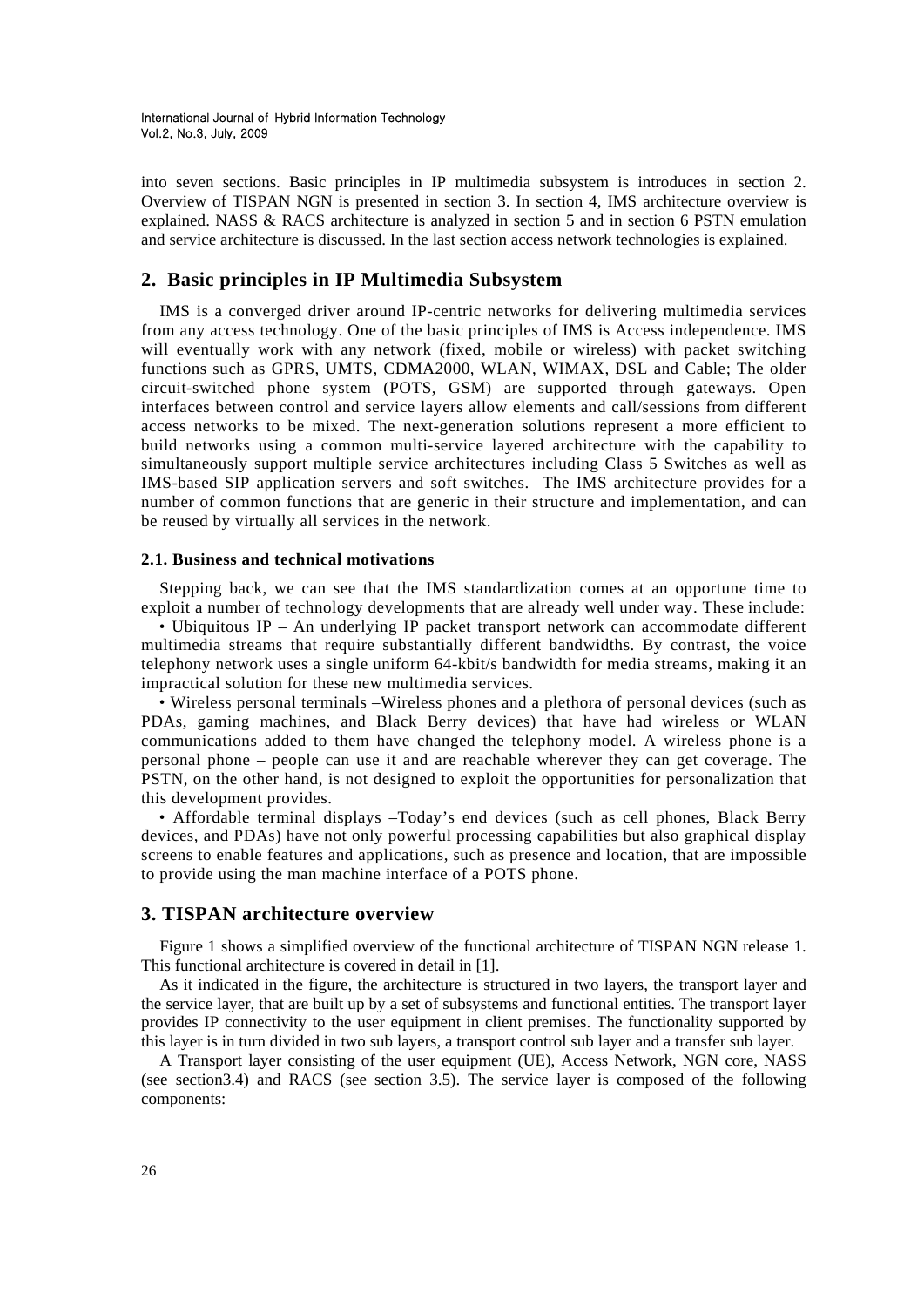• The IP Multimedia subsystem core components.

• The PSTN/ISDN Emulation Subsystem (PES).

• Other multimedia subsystems (e.g. streaming, content broadcasting etc.) and applications.

• Common components used by several subsystems such as those required for accessing applications, charging functions, user profile management, security management, routing databases etc.



Figure1.Overview of the functional architecture of TISPAN NGN release 1.

 Regarding QoS provision mechanisms, in the transport control sub layer the most relevant component is the Resource and Admission Control Subsystem (RACS). This subsystem performs policy control, resource reservation and admission control functions in the NGN. The RACS subsystem provides applications with the capability of reserving resources from the transport networks, guaranteeing QoS provision for the value-added services in the NGN. Further details can be found in [2]. On the other hand, the functional entities that constitute the transfer sub layer are covered in detail in [1]. The service layer comprises a set of subsystems that provide service control functionalities. Among them, the Core IMS [3], provides the means to negotiate SIP-based multimedia services to NGN terminals. It is a subset of the IMS as it was defined in the 3GPP Release 6 specifications, restricted to the session control functionalities. Finally, the service layer also provides a set of common components. One of these components is the Application Server Function (ASF). The functionality of the ASF in the NGN architecture consists of providing valueadded services to the NGN terminals.

### **4. IMS architecture overview**

When broken down to its bare essentials, the role of IMS is to provide a secure and reliable means for terminals and applications to reach, negotiate and communicate with each other. This facilitates for the operator to provide multiple services to the user and maximizing equipment reuse through horizontalization. The horizontalization provides common; supervision and control of services in the IMS network, management and routing of sessions, as well as supporting the authorization and manipulation of media in the network. The IMS core is access independent which means that same services can be delivered over different types of access technologies. In the IMS specification the "core" of IMS comprises two main nodes: the Call Session Control Function (CSCF) and the Home Subscriber Server (HSS). In the IMS architecture overview (Figure 2 below) the General Switched Telephony Network (GSTN) inter-working functions Media Gateway Control Function (MGCF) and Media Gateway (MGW) have been depicted beside the IMS Core [3,8,9]. The Call Session Control function (CSCF) is the heart of the IMS architecture and is used to process SIP signaling. The main function of the CSCF is to provide session control for terminals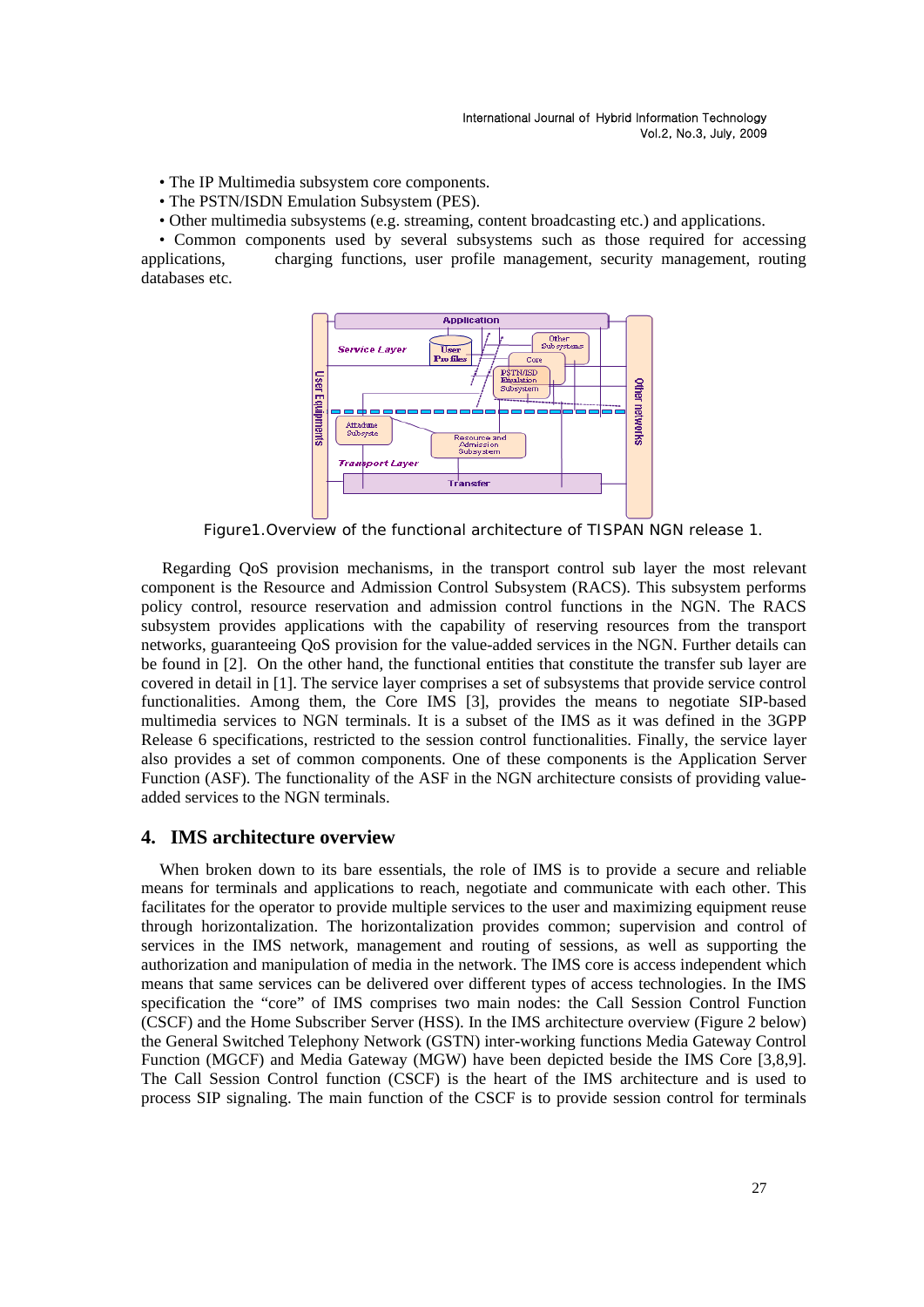and applications using the IMS network. Session control includes the secure routing of the SIP messages, subsequent monitoring of the SIP sessions and communicating with the policy architecture to support media authorization. It has also the responsibility for interacting with the HSS. It can play three different roles: Serving-, Interrogating and Proxy- Call Session Control Function (S-, I- and P-CSCF). The Home Subscriber Server (HSS) is the master database that contains user and subscriber information to support the network entities handling calls and sessions. It provides the following functions: identification handling, access authorization, authentication, mobility management (keeping track of which session control entity is serving the user), session establishment support, service provisioning support, and service authorization support.



Figure2. IMS architecture overview

When a user registers in the IMS domain, the user profile (relevant information related to the services to be provided to the user) is downloaded from the HSS to the CSCF. For session establishment, HSS provides information on which CSCF currently serves the user. When more than one HSS is deployed in the network, a Subscriber Location Function (SLF) is needed to locate the HSS that holds the subscription data for a given user. Both the HSS and SLF use Diameter. SIP is the main signaling protocol used in IMS networks. It was developed by the IETF and was selected by 3GPP as a standard for IMS in Release 5. The function of SIP is to establish, modify and terminate multimedia sessions (with medias such as voice, video and chat) over IP networks, where the media delivery part is handled separately. In SIP there is just one single protocol, which works end-to-end and supports the establishment and termination of user location, user availability, user capability, session set-up and session management. SIP is also designed to enable additional multimedia sessions and participants to be dynamically added or removed from a session. These are the major reasons SIP has been selected in IMS; it is also considered to be flexible and secure. Diameter is the Authentication, Authorization, and Accounting protocol. Diameter is a development of the current RADIUS protocol, was chosen as the policy support and Accounting, Authentication, Authorization (AAA) protocol for IMS. Diameter is used by the S-CSCF, I-CSCF and the SIP application servers in the Service Layer, and in their exchanges with the HSS containing the user and subscriber information. Compared with RADIUS, Diameter has improved transport – it uses Transmission Control Protocol (TCP) or Stream Control Transmission Protocol (SCTP), and not UDP, as transport – improved proxy, enhanced session control and higher security. H.248 is a control protocol used between media control functions and media resources. Examples of nodes with media control functions are the Media Gateway Control Function (MGCF) and Media Resource Function Controller (MRFC). Typical media resources are the Media Gateway and Media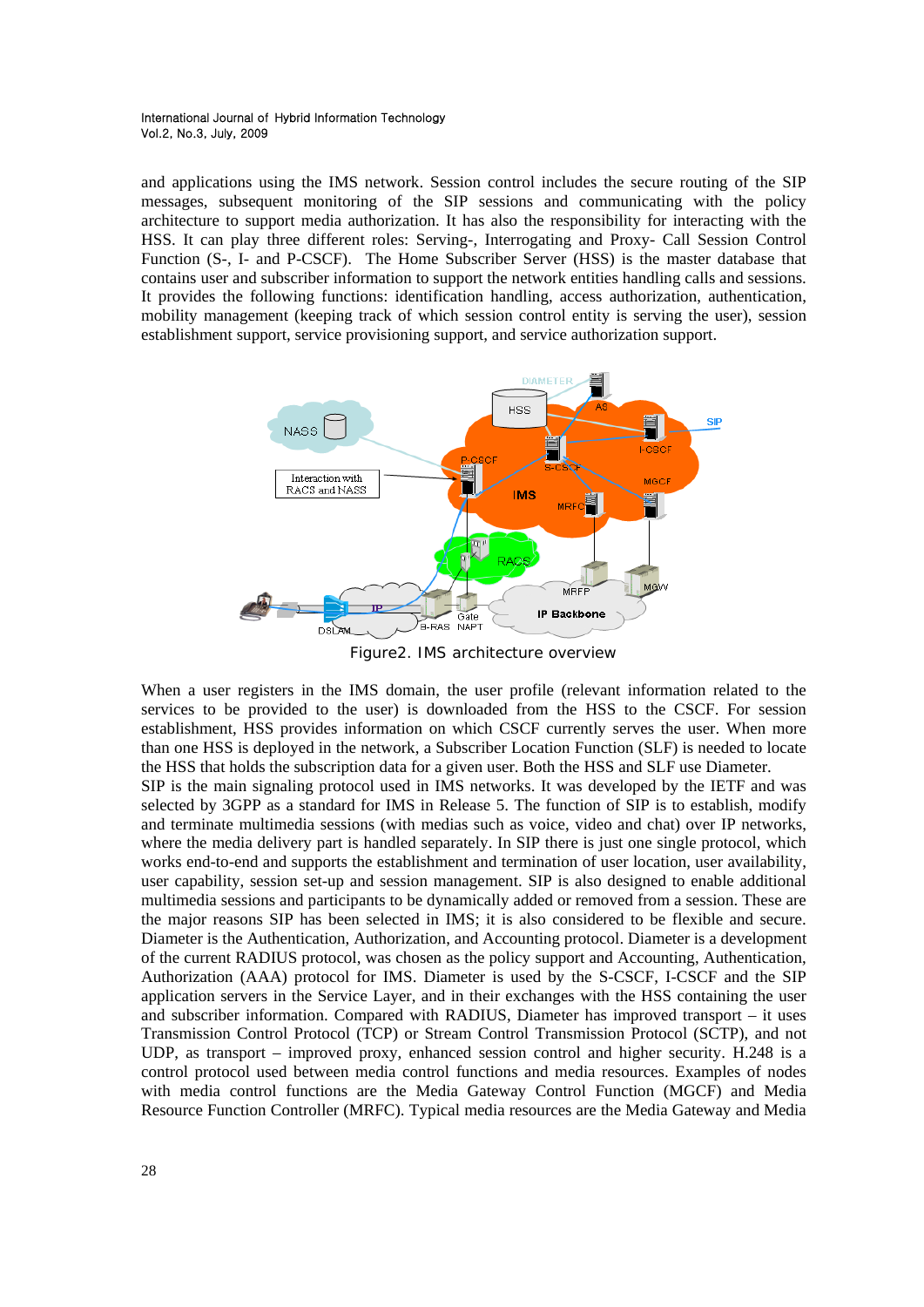Resource Function Processor (MRFP). Internet Protocol version 6 (IPv6) is a network-layer IP standard used by devices to exchange data across a packet-switched network. It follows IPv4 as the second version of the Internet Protocol to be formally adopted for general use. Originally, IMS was specified to use IPv6; however, with 3GPP Release 6, IMS does provide support for IPv4 and private address scheme. This means that even though IMS is expected to drive the adoption of IPv6, it is not dependent on IPv6 availability in order to be successfully launched.

## **5. NASS & RACS architecture**

### **5.1. Network Attachment Subsystem**

This module provides registration and (potentially) initialization of user equipment so that the subscriber can access the services provided in the Service Layer. From a network perspective, NASS provides network-level identification and authentication. This module is also responsible for managing the IP address space within the Access Network and providing authentication to service sessions. Network attachment is provided based on either implicit or explicit user identification credentials stored in its database (respectively, physical or logical Layer 2 addresses, or user name and password) (see Figure 3). This subsystem provides five essential functions3:

- Dynamic provisioning of IP addresses and other terminal-configuration parameters
- Authentication at the IP layer prior to or during the address-allocation procedure
- Authorization of network access based on user profiles
- Access network configuration based on user profiles
- Location management at the IP layer



Figure3. ETSI TISPAN NASS Architecture

### **5.2. Resource and Admission Control Subsystem**

The Resource and Admission Control Subsystem (RACS) arbitrates between service control functions (SCF) and transport functions for QoS related transport resource control within access and core networks. The RACS performs the policy based transport resource control upon the request of the SCF, determines the transport resource availability and admission, and applies controls to the transport functions to enforce the policy decision, including resource reservation, admission control and gate control, NAPT (Network Address and Port Translation) traversal, and firewall control. It interacts with transport functions to control the following functions in the transport layer: bandwidth reservation and allocation, packet filtering; traffic classification, policing, priority handling; network address and port translation; firewall. This way, the RACS ensures that service layer entities do not need to be concerned with details related with transport networks, like the network topology and transmission technologies. The RACS is the most important logical network element for the interaction between the service layer and the transfer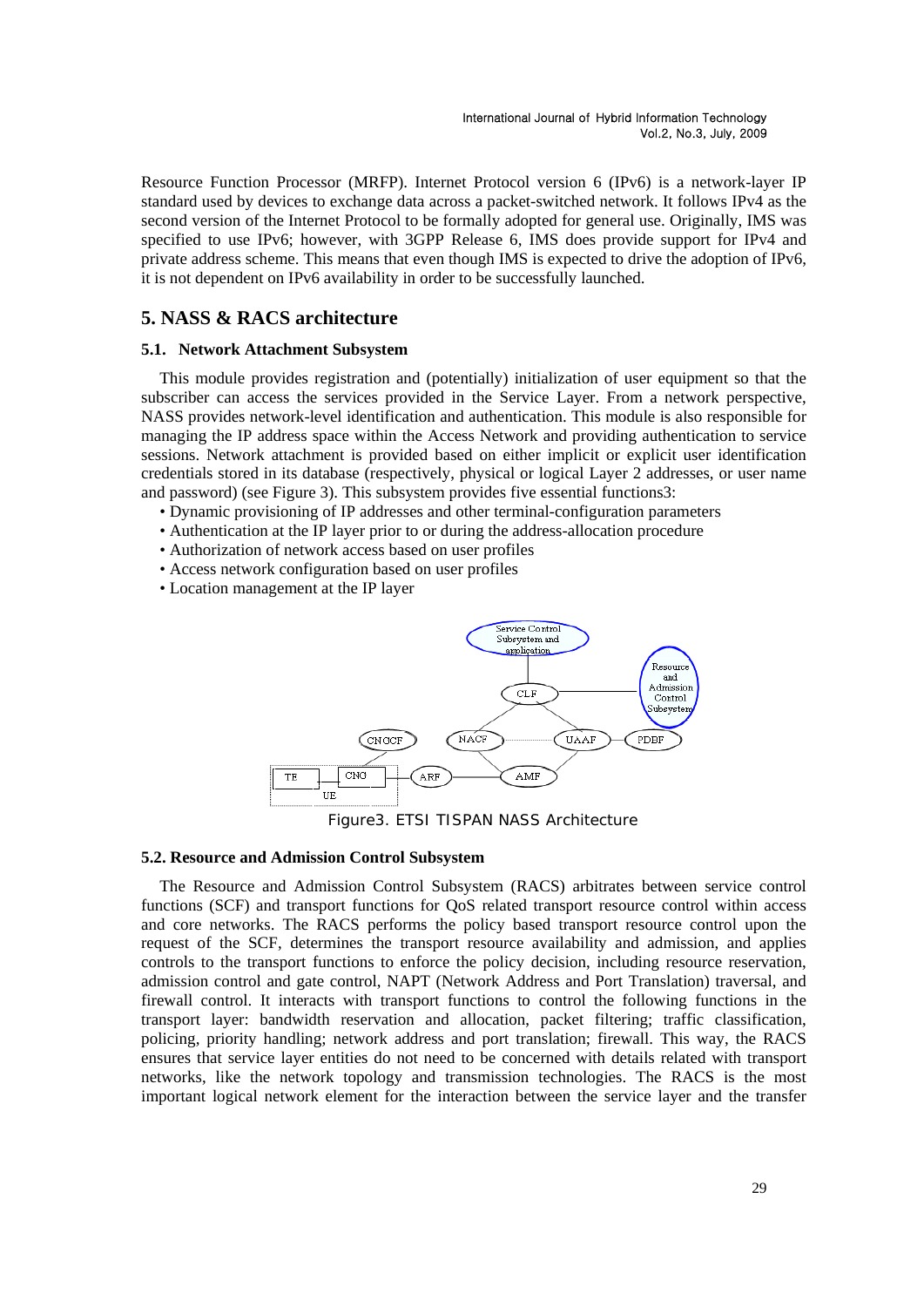functions for resource control and QoS support within the respective NGN (see Figure 4). RACS can be divided into two functional blocks: the Serving Policy Decision Function (S-PDF) and the Access Resource and Admission Control Function (A-RACF), as described in [4]. The A-RACF and the SPDF perform similar functions, such as making bandwidth management decisions, but they do this at different points in the network. An A-RACF would typically be assigned to a specific access network, while an SPDF would interact with one or multiple A-RACFs. The A-RACF and the SPDF interact using the Diameter protocol, which is an AAA (authentication, authorization, and accounting) protocol defined by the IETF. The SPDF, in turn, interacts with a Policy Enforcement Point (PEP) in the underlying core network via a profile of H.248, the media gateway controller signaling protocol defined jointly by the ITU-T and the IETF. In the core network, this PEP could be, for instance, a border gateway function. In the access network, the A-RACF interacts with PEPs located in the underlying access (and metro) networks, such as access nodes and IP edge routers, via the Ra and Re reference points. The basic RACS functionalities in TISPAN NGN are indicated below:

• Policy Control. The RACS subsystem applies to resource reservation requests a set of policy rules to check if these requests can be authorized and to determine how must they be served. Policy control is also performed in the access network, applying network policies specific to each particular access line.

• Admission Control. The RACS subsystem verifies if the requested QoS demands can be satisfied with the resources that are available in the involved access network.

• Resource reservation. The RACS subsystem provides the means to reserve bearer resources on the access network.

• NAT/Gate Control. The RACS subsystem controls NAT functionalities and performs gate control functions, at the limit between the access and core networks and in the limit between core networks [2,5].



Figure4. TISPAN RACS architecture

### **5.3. RACS & NASS corporation**

To better understand how the various components of the RACS architecture work together, the following example is a walk-through of a RACS session. Prior to any interaction with services (such as IMS), an IP connection must first be established. To obtain an IP pipe, the user connects to the network through another subsystem called the Network Attachment Subsystem (NASS), which is responsible for authentication and authorization of the subscriber to the access network. The NASS also provides the IP address and binds this IP address with such parameters as a line identifier, which identifies the access type. Once attached to the access network, the NASS uploads a set of static policy parameters to the A-RACF in the RACS. These static policy parameters are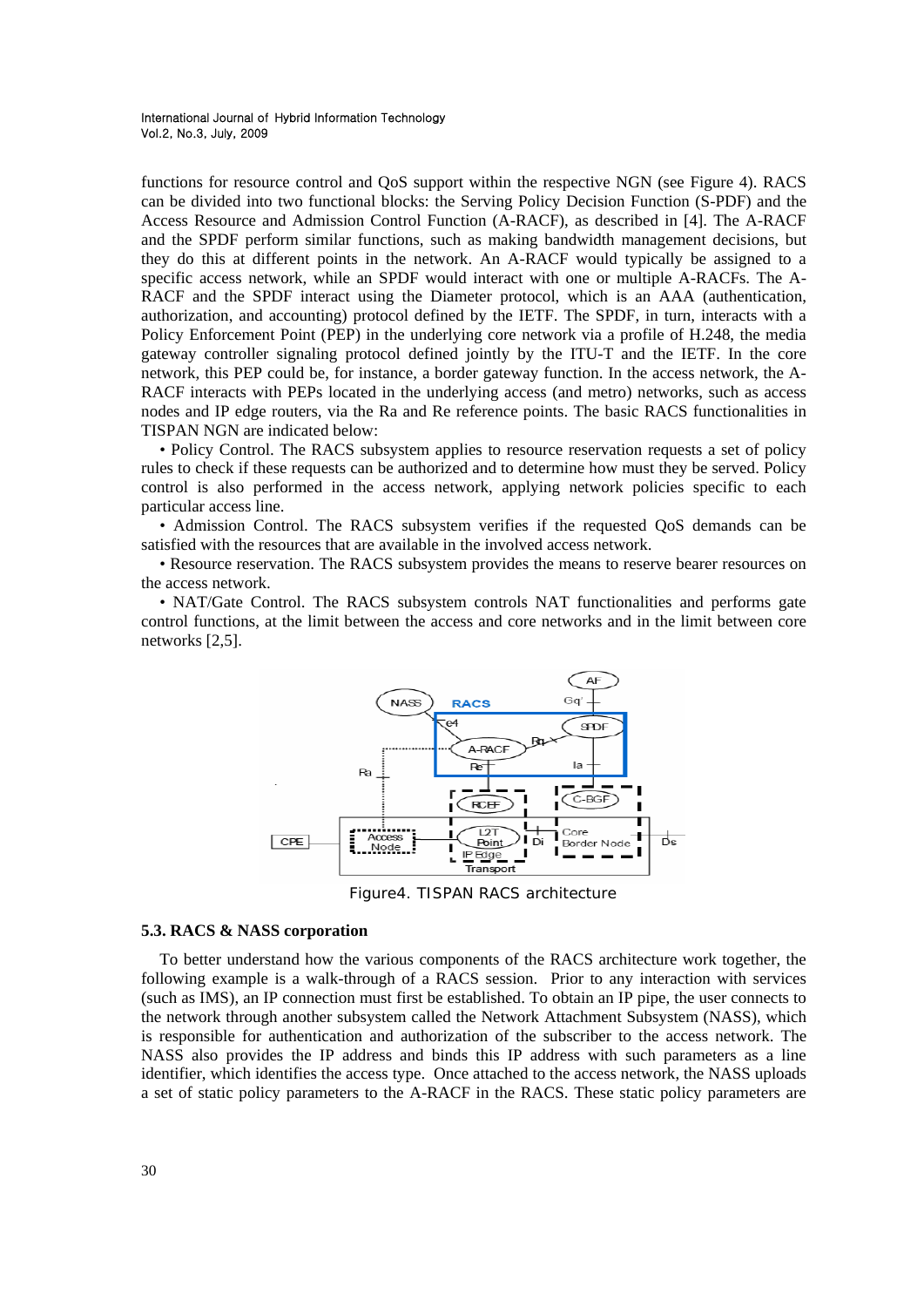derived from the user network profile, which is stored in the profile database in the access network. Static policy parameters may include such items as the maximum bandwidth that the access line can support. At this point, the user can begin to interact with the services. To do this, some application signaling will take place between the user and an Application Function (AF) in order to register the user with the application. When a user starts to use a service (e.g., through the initiation of a SIP INVITE to a CSCF in the case of an IMS service), it is at this point that the AF begins to interact with the RACS – specifically to communicate the bandwidth and potentially other resource control requirements to the SPDF. Note that the AF discovers which SPDF to talk to either by querying the NASS – specifically the Connectivity Session Location Function (CLF) – to obtain the IP address or Fully Qualified Domain Name (FQDN) of the SPDF, or via some other means, such as static configuration (see Figure 2,3,4). The SPDF then applies policies (which may include simple rules such as "is this application allowed to make this request for network resources?") and, if appropriate, initiates a command to the BGF to enforce particular traffic policies. The SPDF may also initiate a further resource request to the A-RACF to request reservation of resources in the access network. This subsequent request may result (after application of policy at the A-RACF) in a command to the IP edge router to apply a particular traffic policy. Note that RACS Release 1 does not specify a protocol for the interface between the A-RACF and the IP edge router, although limited stage-2 guidance is Provided in ES282003. Given that it acts as the fulcrum for policybased resource control in the network, the SPDF also supports the coordination of resource control requests/responses for a particular RACS session. For example, the SPDF may wait for a response from the A-RACF as to whether or not resources can be assigned before replying to the AF with the overall status of all resources that have been assigned [2,6,7].

### **6. PSTN emulation and service architecture**

Figure 5 shows the PSTN/ISDN Emulation Subsystem and its relationships with other TISPAN NGN subsystem. The service architecture for the PES and the IMS subsystems is the same. The generic behavior of a application server functions is identical with respect to the PSTN/ISDN Emulation Subsystem and the TISPAN IMS. However, depending on the type of services to be emulated, certain application servers may need to understand and terminate the ISUP protocol encapsulated in SIP. Three types of Application Server Functions (ASF) can be accessed by the IMS-based PES, through the ISC or Ma reference point (see figure 5).

- SIP Application Servers (SIP AS).
- The IM-SSF Application Server.
- The OSA SCS Application Server.

A SIP Application Server may contain "Service Capability Interaction Manager" (SCIM) functionality and other application servers. The SCIM functionality is an application which performs the role of interaction management. The internal structure of the application server is outside the standards. The purpose of the IM SSF is to enable access to IN service logic programs hosted in legacy SCPs. The IM-SSF functionality encompasses the emulation of the IN Call Model (BCSM) on top of SIP signaling, IN triggering and feature management mechanisms, emulation of the IN Service Switching Finite State Machine and inter-working with INAP. The role of the IM-SSF is identical in the PSTN/ISDN Emulation Subsystem and in the IMS subsystem ES 282 007 [3]. Basic behavior is also identical. However, in the PES case, mapping procedures may take into account ISUP information encapsulated in SIP messages. The IM SSF is intended to enable access from the PES to IN service logic programs hosted in legacy SCPs. Access to PES services (i.e. hosted in SIP-based Application Servers) from legacy SSPs in the PSTN/ISDN is outside the scope of the present document. Appropriate gateway functions (e.g. SPIRITS gateway as defined in RFC 3136 [10] have to be implemented in the PSTN/ISDN network for supporting such scenarios. The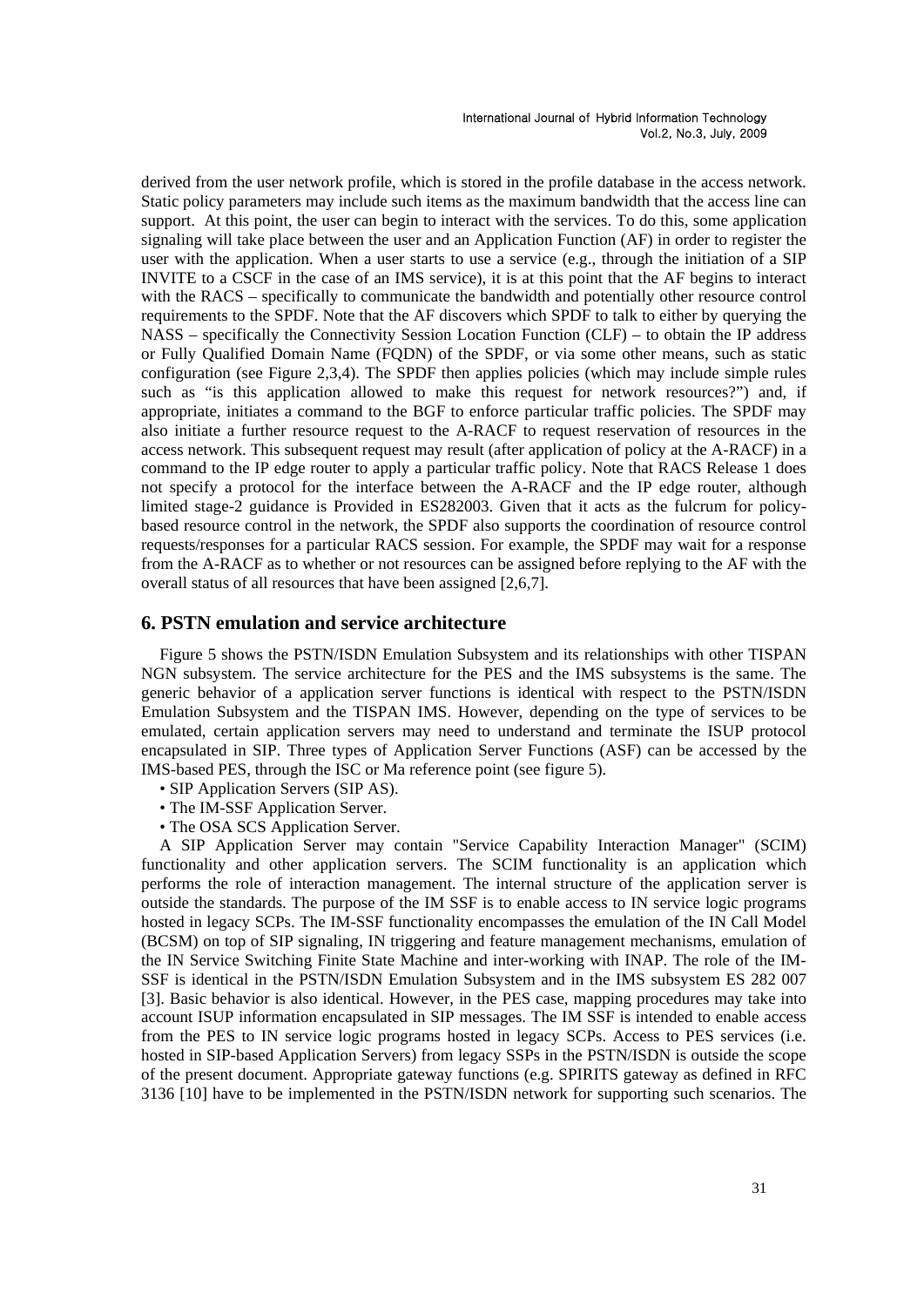purpose of the OSA Service Capability Server is to provide access to OSA applications, according to the OSA/Parlay framework ES 201 915-1 [11]. The Service-CSCF to AS interface is used to forward SIP requests, based on filter criteria associated with the originating or destination user. The Interrogating-CSCF to AS interface is used to forward SIP requests destined to a Public Service Identity hosted by the AS directly to that AS. The procedures between AGCF and AS (using reference points Mw, Mx, Ic and ISC) shall be standard and open to allow for interoperability of equipment from different vendors which may be located in different networks.



Figure5. PSTN/ISDN Emulation Subsystem and its environment

The range of services that can be emulated in TISPAN NGN Release 1 is constrained by the functional architecture and the IMS SIP profile defined in ES 283 003 [12]. The e2 reference point supports information transfer between the P-CSCF or the AGCF and the Network Attachment Subsystem. The role of this reference point with respect to the PSTN/ISDN Emulation Subsystem and the IMS subsystem is identical. Interaction with the NASS is not be required in case the AGCF controls access gateways only. The Gq' reference point enables the P-CSCF or the AGCF to interact with the resource control subsystem for the following purposes:

- Authorization of QoS resources;
- Resource reservation;
- Gate control (including NAPT binding information relay)



Figure6.Value added services architecture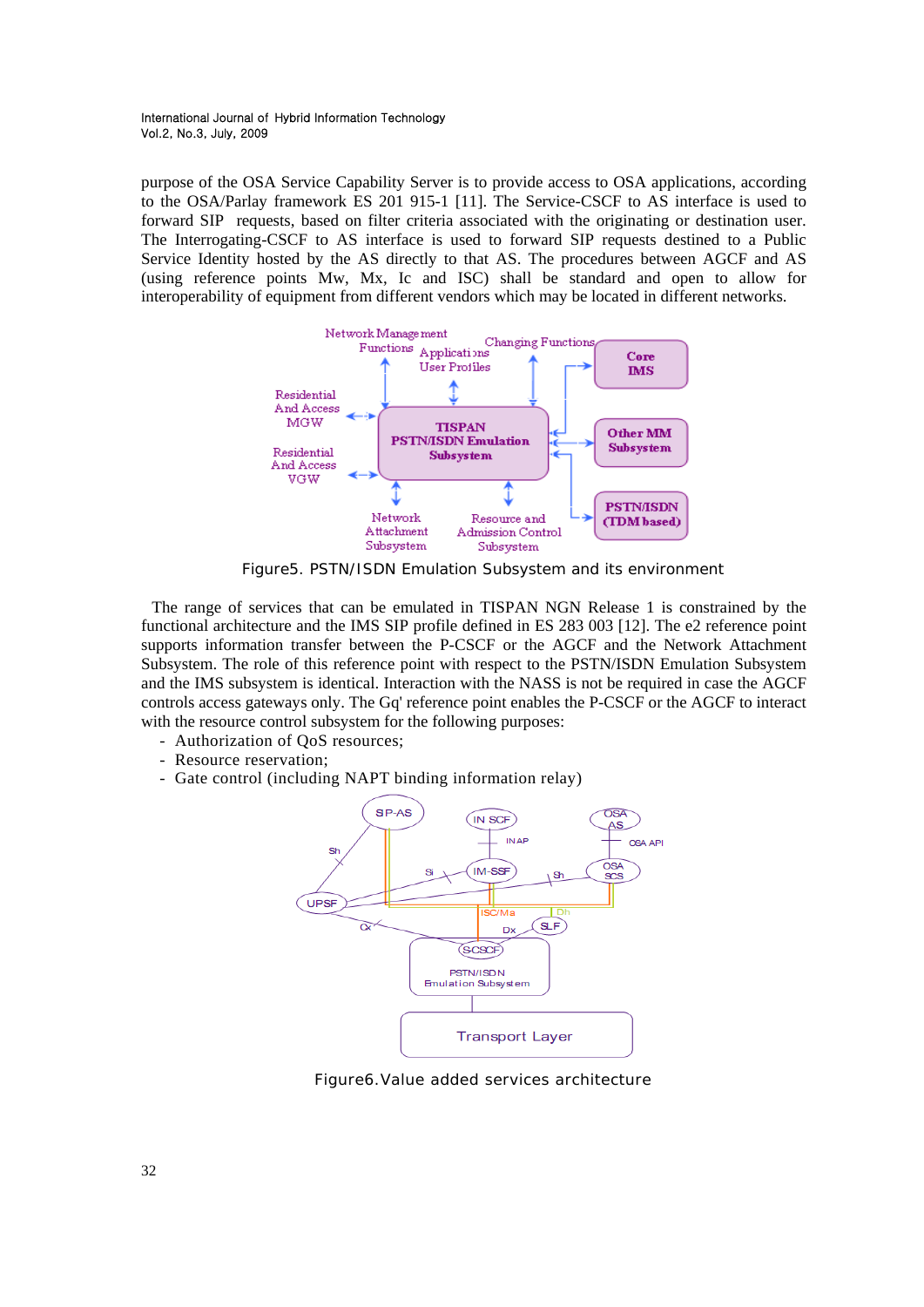With regard to the RACS architecture; the P-CSCF and the AGCF play the role of an Application Function (AF). The role of this reference point with respect to the PSTN/ISDN Emulation Subsystem and the IMS subsystem is identical. Interaction with the NASS may not be required in case the AGCF controls access gateways only and dedicated transport resources are used to support PES traffic.

## **7. Metro access NGN technologies**

The broadband AN is the last-mile access to end users and it is being challenged by broadband acceleration and multi-service bearing as these features require a shorter distance from DSLAM to users. For this reason, the location of DSLAM is constantly lowered, while the BRAS/SR locations remain unchanged which results in greater space in the Metro AN. As IP-based MAN will bear IPTV and NGN services, the demands are high on bandwidth, security, reliability and QoS [15]. Indeed, traditional Ethernet can hardly adapt to meet them. With the purpose of a rapidly developing Metro AN, various international standardization organizations have proposed applicable technical standards. IEEE launched Ethernet technology-based SVLAN (Super VLAN), RPR (Resilient Packet Ring) and PBB (Provider Backbone Bridge), while IETF has been developing and optimizing MPLS (Multi-Protocol Label Switching) technology. Equipment suppliers in turn have been developing and promoting different solutions. Switch vendors favor SVLAN and Ethernet ring technology; router vendors promote "MPLS extended to edge"; and optical network equipment vendors prefer RPR. Carriers have also been selecting technologies and solutions. Many traditional carriers favor MPLS extension, whereas new carriers tend to opt for Ethernet enhancement. Some carriers, such as BT, prefer PBT solution. It is clearly worthwhile to analyze and compare these Metro AN technologies. Based on traditional Ethernet and VLAN, various new technologies have been developed for Metro AN including Ethernet enhanced technologies (SVLAN, PBB/PBT and V-Switch), transport technology-based RPR, and PWE2 and VPLS which are based on Ethernet and MPLS integration. Each of these technologies possesses different features.

## **8. Conclusion**

As discussed in previous sections, IMS opens up new perspectives for network operators. But several technical and business challenges have to be faced in order to enable the wide adoption of this promising technology. IMS has the tools and functions necessary to handle numerous of nonstandardized services in a standardized way: interoperability; access-awareness; policy support; quality of service; inter-working with existing networks; the properties necessary to meet everincreasing consumer demand for attractive and convenient offerings.

## **References**

- [1] TISPAN, "ETSI ES 282 001 V1.1.1: Telecommunications and Internet converged Services and Protocols for Advanced Networking (TISPAN); NGN Functional Architecture Release 1." , August 2005.
- [2] TISPAN, "ETSI ES 282 003 V1.1.1: Telecommunications and Internet converged Services and Protocols for Advanced Networking (TISPAN); Resource and Admission Control Sub-system (RACS); Functional Architecture.", March 2006.
- [3] TISPAN, "ETSI ES 282 007 V1.1.1: Telecommunications and Internet converged Services and Protocols for Advanced Networking (TISPAN); IP Multimedia Subsystem (IMS); Functional Architecture." , June 2006.
- [4] ETSI, Tech, "ES 282 003 : Resource and Admission Control Sub-system (RACS); Functional Architecture,", Rep., 2006.
- [5] I. Vidal, J. Garcia, F. Valera, I.Soto, and A. Azcorra, "Adaptive quality of service for next generation residential gateways." , 9th IFIP/IEEE International Conference on Management of Multimedia Networks and Services (MMNS), 2006, vol. 4267, pp. 183–194.